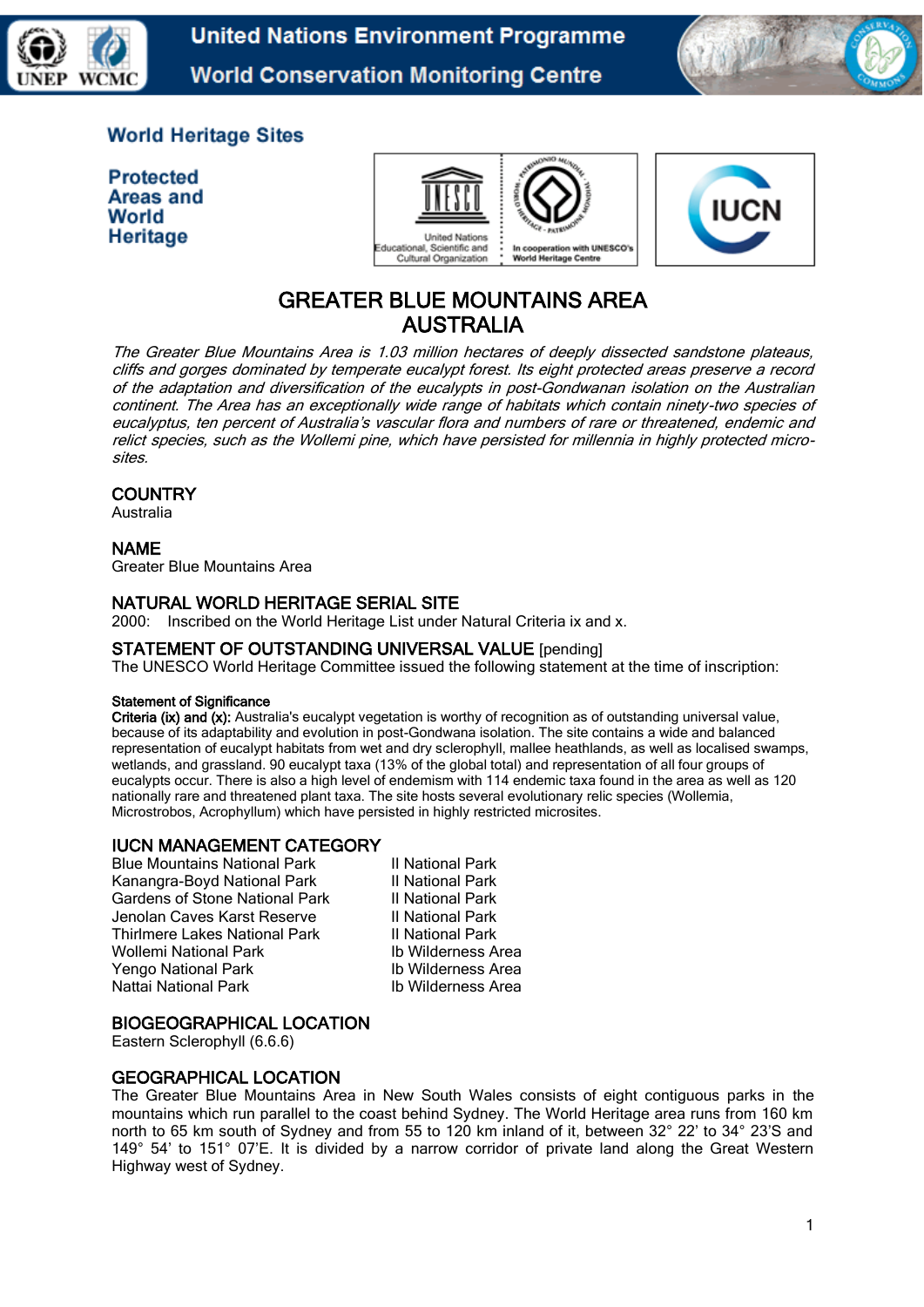## DATES AND HISTORY OF ESTABLISHMENT

- 1867: Jenolan Caves opened, the first community managed reserve, later consolidated into public parks;
- 1932: Members of the Mountain Trails Club and the Sydney Bush Walkers leased the Blue Gum Forest in the Grose river valley as a wilderness reserve;
- 1934: A Greater Blue Mountains National Park suggested, similar to the Blue Mountains National Park section of the present Area, following earlier proposals by the conservationist Miles Dunphy;
- 1959: The Blue Mountains National Park designated (62,000 ha); augmented in the 1970s & 1980s;
- 1969: Kanangra-Boyd National Park established;
- 1974: National Parks and Wildlife Act of 1974 passed, the basis of the present system;
- 1979:: Wollemi National Park established; Thirlmere Lakes National Park established;
- 1987: Blue Mountains National Park established in its present form;
- 1991: Nattai National Park established;
- 1994: Gardens of Stone National Park established;
- 1998: Yengo National Park established.

## LAND TENURE

Crown land permanently reserved under Act. Administered by the New South Wales National Parks and Wildlife Service (NPWS).

#### AREA

1,032,649 ha in eight areas. Seven adjoining protected areas form a buffer zone of 86,200 ha. Within each park is a protected wilderness. These total 554,822 ha (53.7%) of the nominated area.

| <b>Wollemi National Park</b>               | 499,879 ha |
|--------------------------------------------|------------|
| The Blue Mountains National Park (2 parts) | 247,840 ha |
| Yengo National Park                        | 153,483 ha |
| Kanangra-Boyd National Park                | 65,379 ha  |
| Nattai National Park                       | 47,855 ha  |
| <b>Gardens of Stone National Park</b>      | 15,150 ha  |
| Jenolan Caves Karst Reserve                | 2.422 ha   |
| <b>Thirlmere Lakes National Park</b>       | 641 ha     |
|                                            |            |

#### **ALTITUDE**

20m to 1215m

# PHYSICAL FEATURES

The Greater Blue Mountains Area forms the central part of the Great Dividing Range which parallels much of the eastern margin of Australia. It lies distant from the coast between 55 km in the south and 120 km in the north across the Cumberland Plain. It is a well forested deeply incised sandstone upland plateau, much of it still wilderness. The northern parks are a maze of moderately dissected ridges and valleys; the central and southern parks are deeply dissected, with many topographic features. The south also has areas of limestone and in the south-east, the 8,800 hectare Lake Burragorang behind the Worragamba dam which supplies 70% of Sydney's water.

The rocks which give the Blue Mountains their distinctive character are sandstone plateaus, cliffs and towers, with shales and some granite, basalt, and limestone karst. These originated in a late Cambrian subduction zone which was overlaid by Siluro-Devonian deposits including the carbonate reefs in which the Jenolan caves formed. Subsequent uplift, erosion, marine flooding, deposition and the growth of extensive coal swamps followed. The sandstones and shales, still almost horizontally bedded but now between 500 and 1,000 meters high, were laid down as riverine sediments from the Late Permian to the Mid Triassic. The high escarpment is probably the result of uplift and tectonic movements in the Cretaceous. But in the rim-rock area of the southwest, very ancient underlying basement granites are exposed. Volcanism was an important feature during both the Siluro-Devonian and the Jurassic, periods when a number of volcanic necks were extruded which have now eroded to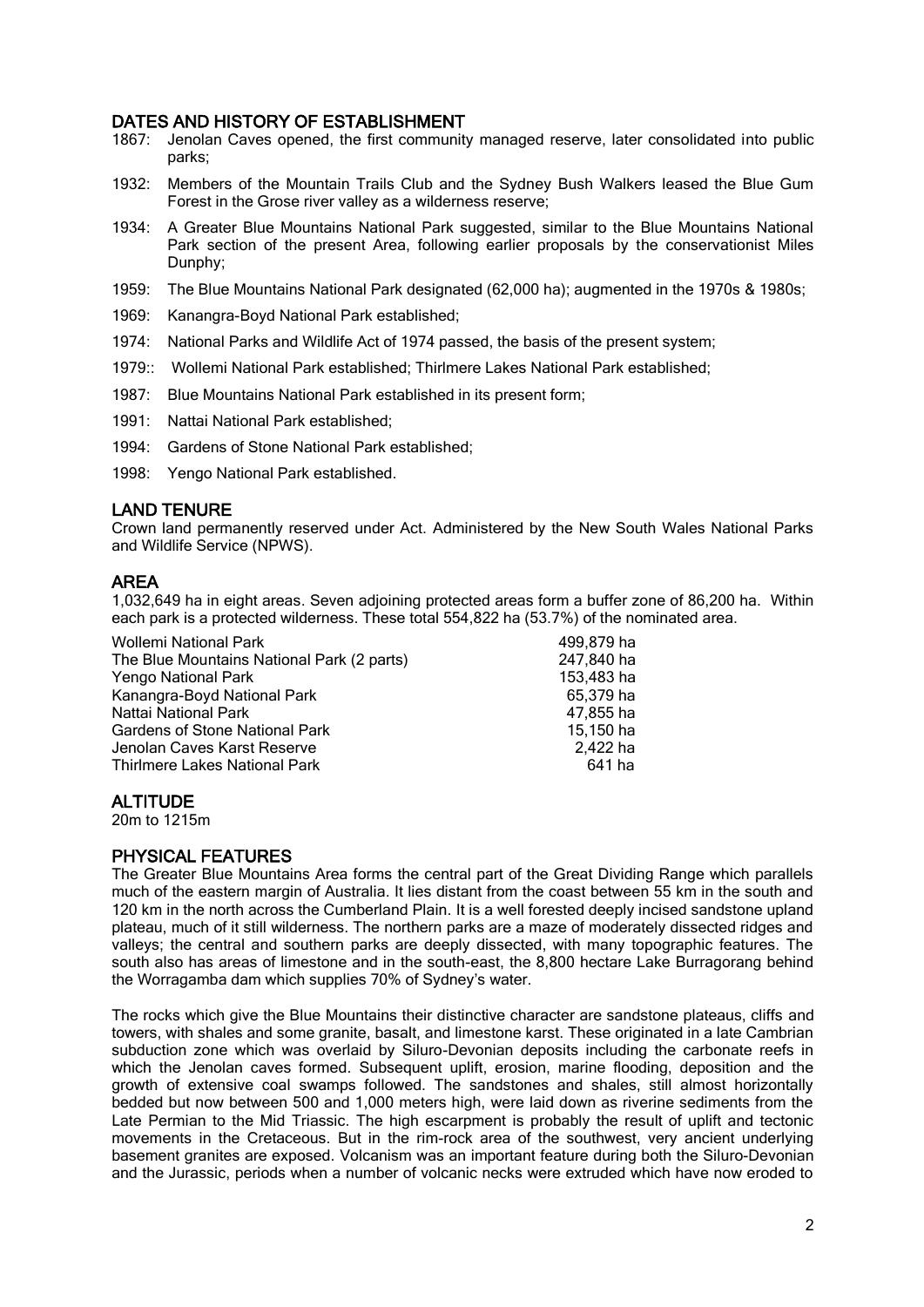form circular amphitheatres. More recently, Miocene lava flows formed basalt caps which protect the summits of several mountains such as Mts Wilson, Banks and Tomah (Mosley, 1989; NPWS, 1998b).

The very hard and relatively impermeable sandstones which are highly resistant to erosion are in many areas underlain by much softer shales which erode more easily. This produces slot canyons like the 30m deep Grand Canyon which is only 3m wide at the top, that become wide valleys in which small underfit rivers flow where the sandstone cap has collapsed. High cliffs are prominent, including the Cliff Wall which runs from the north of Wollemi National Park almost 280km south, reaching nearly 300m high just south of Wentworth Falls. A large number of spectacular waterfalls cascade from these cliffs. Weathering of joints in the limestone and bands of ironstone produce pinnacles and pagoda-like forms. The sandstone-derived soils are dry, infertile, acidic and phosphorous-poor, but they vary within short distances. There are pockets of volcanic soils and several valley floors are alluvial. There has been some erosion by wind and intense fires, and the superb lyrebird while excavating for food or building nest-mounds could have had some impact on erosion over time since they may turnover an average of 63 tonnes of debris per hectare per year (Mosley, 1989; NPWS, 1998b).

## CLIMATE

The climate is warm-temperate but temperatures decrease westwards with distance and altitude. The average January (summer) maximum temperatures are 23°C at Mt Victoria (1,050m) but 28°C at Lake Burragong (150m). The average July (winter) minimum temperatures are 2-3°C at Wentworth Falls (900m). On Mount Victoria there are on average 40 days of frost a year, and 10 days of snow, although this rarely lasts through the day. Rainfall patterns are varied, with a pronounced summer maximum. Mean annual rainfall typically ranges from 1,100 to 1,400mm in the central areas, but there are areas of rain- shadow to the west of the escarpment and in some of the deeper valleys, Little Hartley for instance, receiving an annual average of 748mm. Droughts occur periodically. Winds are typically dry, from the north-west and north and are most pronounced in the winter (Mosley, 1989). The blue haze which hangs over the mountains is partly due to the light-scattering volatile oils of the eucalyptus trees.

#### **VEGETATION**

The Greater Blue Mountains is one of the three most diverse areas on earth for scleromorphic species, and the only such area outside a Mediterranean climate and dominated by trees. It is also a centre of plant endemism. It contains almost 1500 species, 10% of Australia's vascular plants, and the highest diversity of any of its temperate zones. This is due largely to its exceptional geological stability and intricate topography which has allowed some environments with their biota to persist for millennia as refugia from climatic change. Its inaccessibility has also preserved this heritage. There is a complex mosaic of vegetation types and of unusual groups of species. 114 taxa are found exclusively or predominantly only within the area, and 127 nationally rare and threatened plants, many of them restricted to very specialised habitats such as cliffs, mesa-tops and heathland. The site holds several Gondwanan relict species as well, surviving in restricted microsites, such as the Wollemi pine Wollemia nobilis (CR) only discovered in 1994 in an almost inaccessible gorge, the shrub Acrophyllum australe and the podocarp *Microstrobus fitzgeraldii*, restricted to wet rocks near waterfalls and only recorded in the Jamieson Valley.

The area also has the largest sclerophyll forest in the world, ranging from grassland, dry mallee heathland scrub and sclerophyll woodland to wet sclerophyll forest, wetlands and swamps. The nutrient-poor soils have discouraged development by man and, over millennia, have conditioned the development of the vegetation. The dominant tree and vegetation type is open dry eucalyptus woodland and forest which is fire-adapted, drought-tolerant and able to grow in a wide range of soils and altitudes, a species being adapted to every situation. Owing to the openness of the canopy and the varying effects of fire, the understorey is diverse and varies with soil type. Ninety-two species of eucalyptus, thirteen percent of the global total, occur in the area, including eight considered rare or threatened and twelve which may be endemic to the Sydney sandstone region. It is described as a natural laboratory for studying eucalypt evolution through periods of global climatic change and because it shows considerable diversity in isolated populations through adaptation of species to complex conditions. An unusual characteristic is seed dispersal by ants.

Characteristic dominant forest associations are, at lower and wetter levels, red bloodwood E. gummifera with scribbly gum E. racemosa and narrow-leaved apple Angophora bakeri; in higher open forest, black ash E.seiberi, Sydney peppermint E. piperita, E.racemosa and smooth-leaved apple Angophora costata; on richer soils, blue gum E. deanii, turpentine Syncarpia glomulifera, and in drier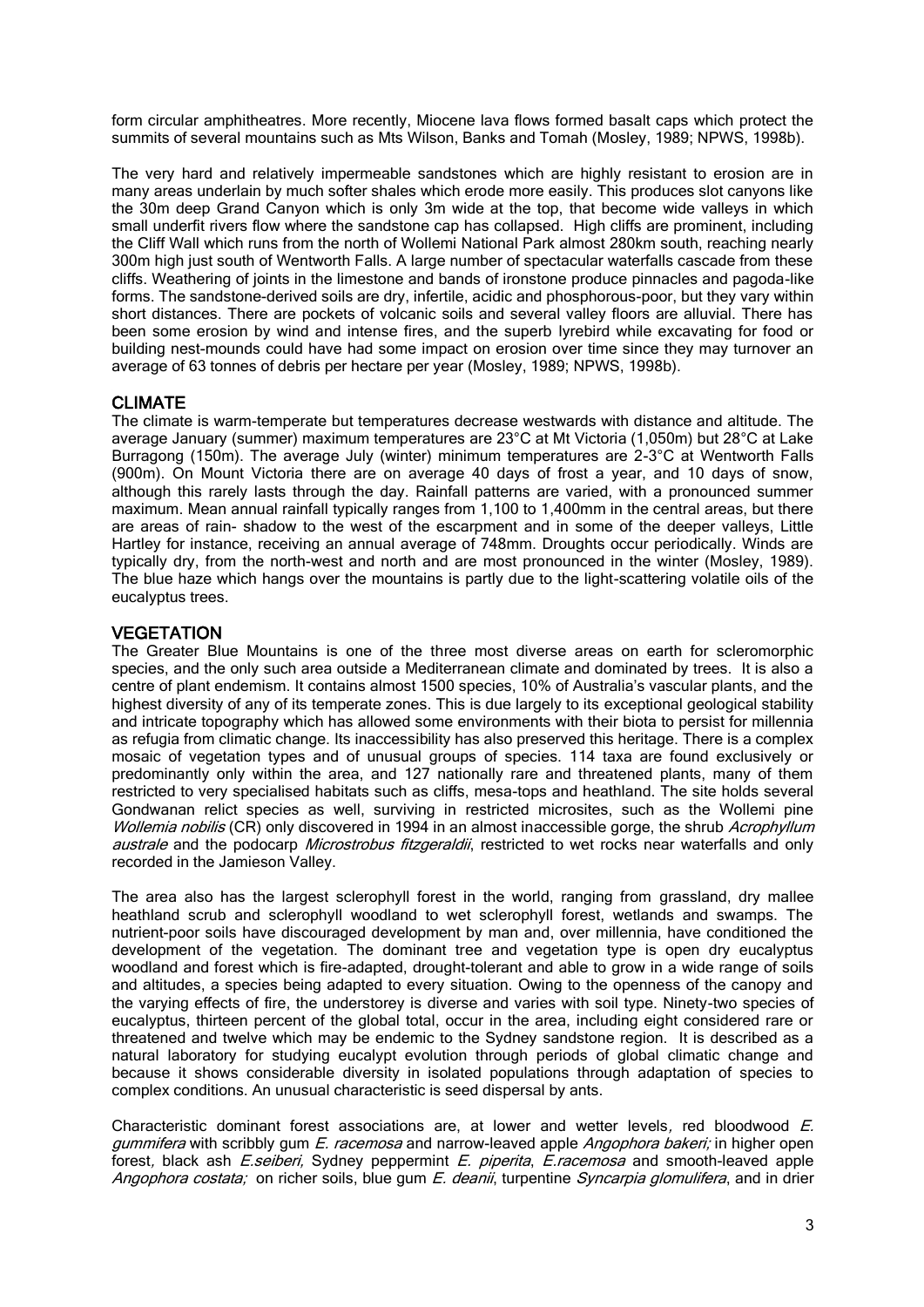woodland areas *E.eximia* with grey gum *E. punctata* and scribbly gum *E. sclerophylla.* In mallee and heath *E. stricta* is often dominant. But there are a great number of intermingling associations. The high diversity of scleromorphic taxa is spread over 20 plant families, among them the Fabaceae (149 species), Myrtaceae (150 species), Orchideae (77 species), Poaceae (57 species), Asteraceae (69 species), Proteaceae (77 species), Cyperaceae (43 species), and Acacia (64 species).

Over 70 plant communities have been described and mapped for the Park, their classification being based on dominant species as influenced by geology and climate, more than 40 being recorded from the Blue Mountains National Park alone in which over 1000 species of flowering plant and 346 bryophytes occur (Mosley, 1989). This species richness is exceptional for this climatic type, not only in a single habitat but over changes of taxa with changes in habitat and in changes of taxa in similar habitats but in different geographic areas (*alpha, beta* and *gamma* diversity). A number of rainforest communities have been described with affinities to subtropical, dry, warm-temperate and cool-temperate ecosystems. These rainforest patches are restricted to areas of higher rainfall or higher soil moisture, deeper, nutrient-rich soils, unaffected by fires. One of the richest areas of warm temperate rainforest is on the slopes of Mount Wilson. The forests of the east and south give way on the plateau to open woodland. Subalpine species are recorded above 1000m, and heaths, in areas exposed to strong winds such as ridge-tops and cliff edges. At similar altitudes where the drainage is restricted, and in steep-sided basins in headwater valleys hanging swamps have developed, with distinctive sedge, herb and shrub flora, often dominated by button grass Gymnoschoemus sphareocephalus.

## FAUNA

The exceptional floristic and structural diversity of the region's habitats explains the richness of the fauna. There are 400 vertebrate taxa including 52 native mammals plus 13 introductions, 265 birds, 63 reptiles, more than 30 frogs, and unusual species such as the platypus *Ornithorhynchus anatinus* and short-beaked echidna *Tachyglossus aculeatus aculeatus*. Endemic, relict, rare, threatened and restricted-range species include 12 mammals, 28 other vertebrates, 15 birds and 12 invertebrates. The mammals include a number of well-known animals such as the eastern grey kangaroo *Macropus* giganteus, the red-necked wallaby M. rufogriseus, common wallaroo M. robustus, koala Phasocarctos cinereus and wombat *Vombatus ursinus*, the greater glider *Petauroides volans*, the squirrel glider Petaurus norfolcensis, mountain brushtailed possum Trichosurus caninus; also the rarer spotted-tailed quoll Dasyurus maculatus, long-nosed potoroo Potorous tridactylus (VU), yellow-bellied glider Petaurus australis and brush-tailed rock wallaby Petrogale penicillata (VU).

The avifauna is diverse, with some 265 native species, a third of the Australian total, and 10 introduced species. The diversity of honeyeaters is high: 25 species have been recorded from the nominated area. The white-eared honeyeater *Lichenostomus leucotis* and New Holland honeyeater Phylidonyris novaehollandiae are found in the drier forests, Lewin's honeyeater Meliphaga lewinii frequents the rainforests and wet sclerophyll forest. Other species include the well-known gang-gang cockatoo Callocephalon fimbriatum, glossy black cockatoo Calyptorhynchus lathami, superb lyrebird Menura novaehollandiae, crimson rosella Platycercus elegans, kookaburra Dacelo gigas, and satin bowerbird Ptilonorhynchus violaceus. Raptors recorded from the area include the wedge-tailed eagle Aquila audax and a number of owls.

In all, over 60 species of reptiles have been recorded, including two tortoises, one being the endemic Nepean River tortoise *Emydura* sp.nov. The endemic broad-headed snake Hoplocephalus bungaroides (VU) is largely restricted to the Hawkesbury sandstone; the Blue Mountain water skink Eulamprus leuraensis (EN) is a rare endemic. Over 30 species of frog have been recorded from the Greater Blue Mountains Area including the giant barred frog *Mixophyes iteratus* (EN), booroolong frog Litoria booroolongensis (CR) and green and golden bell frog Litoria aurea (VU) plus the red-crowned toadlet Pseudophryne australis (VU) The invertebrate fauna is poorly known, but there are 120 species of butterflies and an estimated 4000 species of moth. The rainforest areas are particularly rich and the Jenolan Caves have 67 species of invertebrates. The primitive phylum *Onychophora* (between worm and insect) is particularly important, with at least five species out of a global total of only 200. Glowworms are also of interest, particularly the primitive members of the genus Arachnocampa.

#### CONSERVATION VALUE

The area is a pristine highland of wide views, rugged tablelands, dramatic cliffs, deep inaccessible valleys and high altitude swamps. Its unique and diverse wildlife of threatened and endemic species preserves a record of Australia's evolution, especially that of the eucalypts and plants associated with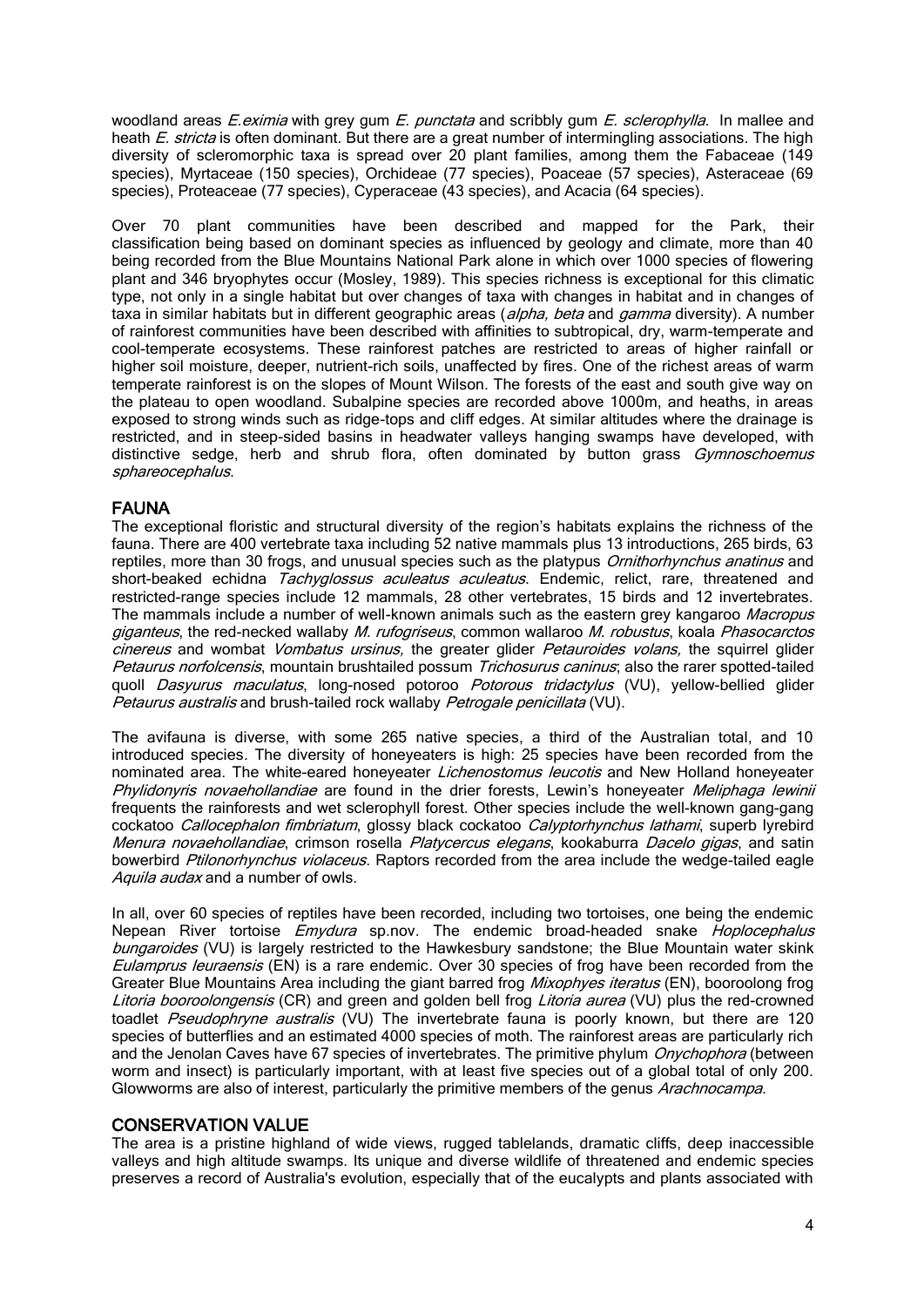them. Its topography, altitudinal range and climate have enabled the development and survival of a broad and important range of different plant communities, some being relicts of Gondwanan times. The mountains are part of a designated WWF/IUCN Centre of Plant Diversity. There is an exceptionally wide range of habitats which contain ninety-two species of eucalyptus, ten percent of Australia's vascular flora and numbers of rare or threatened, endemic and relict species, such as the Wollemi pine, which have persisted for millennia in highly protected micro-sites. The Park also lies within a WWF Global 200 Freshwater Eco-region and in one of the world's Endemic Bird Areas.

# CULTURAL HERITAGE

The area has cultural associations with both indigenous cultures and western colonisation. The local Aborigines' relation to the land dates back at least 14,000, perhaps 22,000, years. It intensified about 7,500 and even more about 3,500 years ago when a tradition of tool use began there. The evidence is seen in rock shelters, stone implements, tool–making sites, axe grinding grooves and about 700 sites with art work (Mosley, 1989). The three main language groups were Gundungurra, Daruk and Darkinjung, each subdivided by bands and each maintaining traditions and stories associated with creation and the landscape which were noted down for the Gundungurra. The art is largely in the Simple Figurative styles which are widespread across Australia. It includes a wide range of motifs from figures, hands, feet, terrestrial and marine animals, birds and human tracks and animals. They include petroglyphs and pigment art both found in rock shelter sites, while petroglyphs only are found on open sandstone platforms.

At first the mountains were seen by the early European settlers only as a physical barrier. A number of ventures penetrated far into the mountains, including that of George Caley, botanist and plant collector for Joseph Banks who reached the base of Mount Banks in 1804. Caley noted that the mountains were "impassable" but in 1813 explorers eventually crossed the region, between the Cox and Grose Rivers and began to settle the region. By 1915 their route was a rough ridge-top road, now the basis of the Great Western Highway. This, and a smaller route through the Bell Range, remain the only roads which cross the 320 kilometer length of the mountains. As Sydney became a city the mountains came to be valued for recreation and their proximity encouraged the modern appreciation of conservation and wilderness. A number of reserves were developed, particularly along the railway, for example at Katoomba Falls, gazetted in 1883 for the "health, morale and intellectual advancement" of the residents of Sydney. For many years the Colong Foundation for Wilderness with other informal organisations have fought to preserve the area from development.

# LOCAL HUMAN POPULATION

There is no resident population within the Park boundaries but there are several urban centres close to the boundaries, particularly along the line of the Great Western Highway in the Blue Mountains National Park section of the nominated area which for 100 kilometers divides the area along a ridge top of residential, tourist and small farm strip development collectively known as the City of the Blue Mountains, with an expanding population of some 80,000.

# VISITORS AND VISITOR FACILITIES

A number of trails were built as far back as the 1830s, and hiking increased dramatically with the completion of the railway in 1867-8. The earliest gazetted public recreation reserves were the Fish River Caves (now the Jenolan Caves Karst Conservation Centre) in 1866 and the Grand Canyon in 1872. Visiting the mountains accelerated in the 1960s and by 1997 visitors to all the parks totalled 2,364,000, nearly two million (85%) of whom went to the Blue Mountains Park, especially to Echo Point and Govett's Leap, and quarter of a million (11%) to the Jenolan Caves (NPWS; 1998b). Tourist centres are all outside the Park except at Jenolan Caves, particularly along the Great Western Highway. There is a wide range of recreational activities with bushwalking (hiking) and camping being widespread. There are at least 140 kilometers of trails, with use ranging from several thousand to some 300,000 walkers per year. Picnicking and camping, riding, cycling and some vehicle touring are also common: there are 175 kilometers of roads and a further 275 kilometers of vehicle trails in the park. Parts of the area are heavily used for climbing, abseiling and canyoning, a combination of walking, canoeing and roped climbing in the canyons. There are NPWS visitor information centres at Glenbrook in the east, Blackheath to the west, and at Echo Point and Wentworth Falls in the highway corridor (NPWS; 1998a, b).

# SCIENTIFIC RESEARCH AND FACILITIES

The area is a classic site for the examination of geological movements and change. Much research has been undertaken by tertiary research and educational establishments in Sydney and elsewhere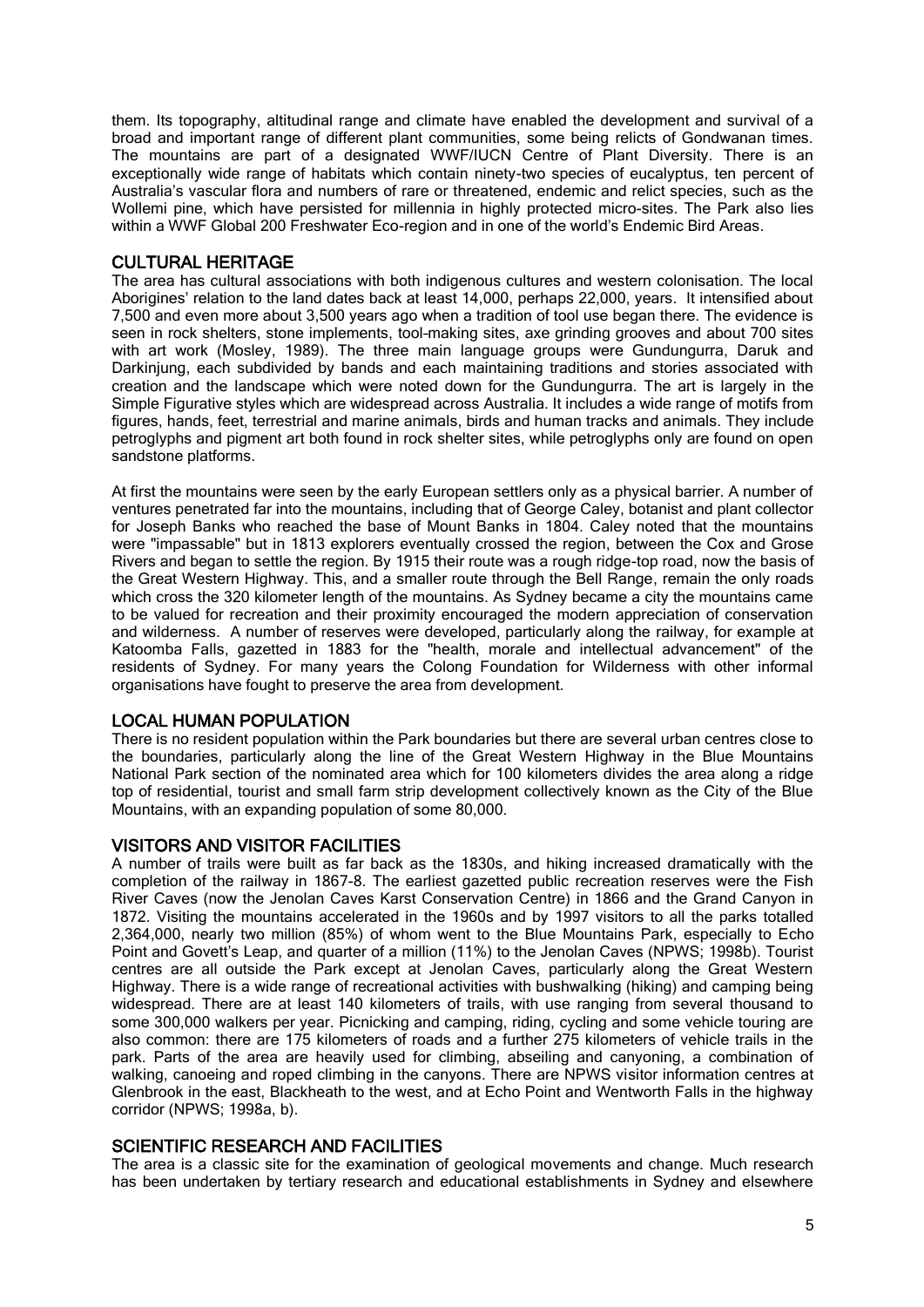but there are no research stations within the Park boundaries. The NPWS is undertaking a number of research programmes on conservation issues and have set priorities for future research (NPWS, 1998a). The rare Wollemi pine, invasive species and biodiversity in the Blue Mountains and the use of Jenolan Caves are all regularly monitored.

## MANAGEMENT

The nominated area has a complicated border, defined partly by adjoining privately owned lands which, in the Blue Mountains Park section, also divides it into northern and southern sections along the corridor of the Great Western Highway. The heart of each Park is reserved as wilderness which totals 54% of the nominated area. All eight component Parks, have or will soon have separate management plans. A comprehensive draft plan of management for the Blue Mountains National Park was prepared in 1998 by the NSW National Parks & Wildlife Service. This details a broad range of activities and policy priorities including development and maintenance of trails and roads; pest and alien species management; fire management; restoration of degraded land, protection of Aboriginal heritage; research, development of recreational, educational and interpretation facilities. These plans include liaison with the external agencies responsible for adjacent developments, among them several other parks and recreation areas. The NPWS has primary responsibility for the management of the Park, though most of the watershed areas of Lake Burragorang are jointly managed with Sydney Water Corporation. A zone within 3km of the lake is subject to special regulations as this are, the Warragamba catchment, is a Schedule One water protection zone. Private inholdings within the property are excluded from the nominated area but the continuing policy is to buy and incorporate these enclaves to preclude their exploitation as tourist resorts.

# MANAGEMENT CONSTRAINTS

The urban development along the Great Western Highway has a growing population. Much of its polluting drainage runs directly into the Park where several rivers are now unfit to drink. This area is also subject to the impacts of tourism. Such pressures increase the threat of fires, accidental or deliberate which can be quite frequent, invasion by pest species both plant and animal, urban run-off, sedimentation and nutrient enrichment from cultivation. Efforts are being made to control sewage and further urban development and funds have been made available to purchase private land. Alien species are a major focus for management programs. There are at least 39 noxious plants within the park, most of them in disturbed sites close to settlements and their runoff. Volunteer groups working with NPWS authorities have had some success in their control and removal, but problems remain. There are also some 13 introduced animals, including fox and feral cat and feral populations of cattle, horses and pigs.

Fire is an integral part of this ecosystem, and its management is an important part of the overall Park management, for safe recreational use, and for the natural systems themselves. Too frequent fires alter vegetation regimes, erosion patterns and water quality. Too infrequent fires lead to loss of early successional species and an increase in large intensive fires which threaten the natural vegetation and neighbouring urban and farm lands. Mining is prohibited within the Parks but coal seams occur in several places and there are groups of coal mines to the northeast, southeast and west of the nominated area. A mine adjacent to Wollemi National Park is polluting streams; some mines have caused landslips, another mine is proposed for in the southwest catchment area and exploration for gas is proposed in Nattai National Park. Limestone and sand mining, clear-felling, off-road driving, highways, power stations, dams, tourist pollution, aircraft noise and urban sprawl are all potential threats from groups in the vicinity, especially in the timber and coal industries, who are opposed to what is seen as uneconomic use of the area.

## **STAFF**

There is little information on the Greater Blue Mountains Area as a whole. For the Blue Mountains National Park there are 33 professional staff, which include managers, rangers, tour guides and fire management officers. There are a further 38 technical staff, including pest species officers, administrative officers, and visitor centre staff; there are also some 35 maintenance staff (NPWS; 1998b).

#### BUDGET

The government grants an annual budget for managing the National Parks within the nominated area. In 1997 this was \$A4.3million (\$US3,096,000) with revenues covering only about 5% of their costs. Annual maintenance of Jenolan Caves costs \$A3.1 million (\$US2,232,000), 90% of it coming from revenues.